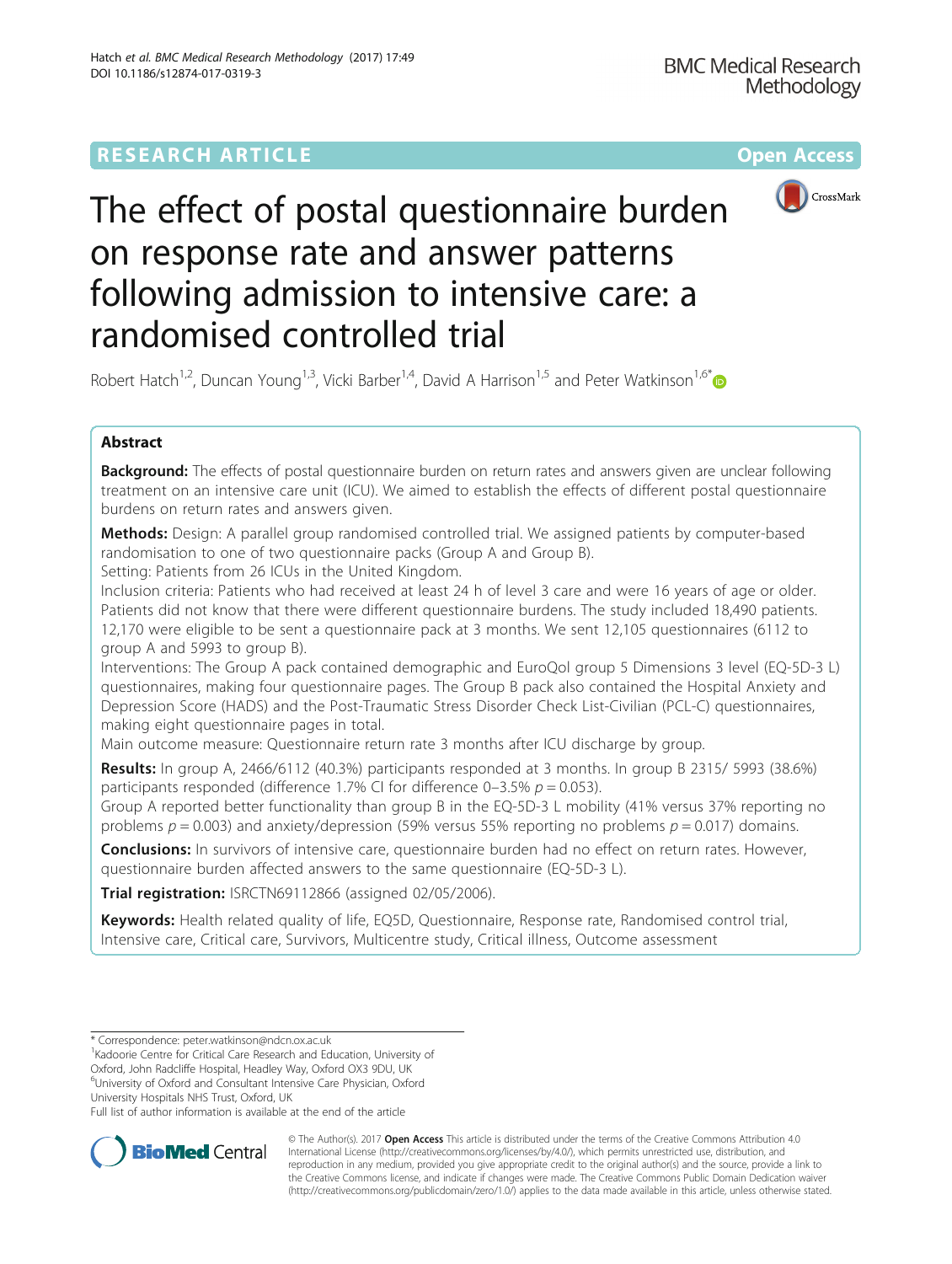## Background

Self-completed postal questionnaires provide a convenient, cost-effective method of measuring patient outcomes, avoiding travel for participants and researchers. However, non-participation has been increasing over time [\[1](#page-8-0)]. If non-participation is not random, the sampled population may differ from the whole population and may affect the generalisability and usefulness of the results [[2\]](#page-8-0).

Many researchers have investigated methods of improving responses to postal questionnaires. Their findings have been extensively reviewed [\[3](#page-8-0)–[6\]](#page-8-0). Varied methods such as using a package of communication strategies, teasers on envelopes, personalising the questionnaire, non-monetary incentives and making clear that the study is based at a university have all been found to improve response rates [[5](#page-8-0)]. Questionnaire burden may affect participation in self-completed postal questionnaires [[5, 6](#page-8-0)]. It may also alter the answers given [\[7](#page-8-0)].

Changes in quality of life, mental and physical health occur after treatment on an Intensive Care Unit (ICU) [[8](#page-8-0)–[12\]](#page-8-0). In the Intensive Care Outcome Network (ICON) study we investigated quality of life, mental and physical health following treatment on an ICU using validated postal questionnaires. Whether questionnaire burden affects return rates or answers from patients after treatment on an ICU is unknown. In other hospitalised patient populations, we found two randomised studies, with conflicting results [[7, 13\]](#page-8-0).

We therefore undertook an early example of a Study Within a Trial (SWAT) [\[14\]](#page-8-0) to investigate the effects of questionnaire burden on participation and answers.

## Methods

## Study design

We conducted a randomised controlled trial as a study within a trial (SWAT), within the ICON study. The ICON study assessed quality of life, the incidence of depression, and the incidence of post-traumatic stress disorder following at least 24 h treatment on an ICU; the protocol has been published [[15](#page-8-0)]. The study received national ethics approval (REC 06/Q1605/17) and local research governance approval was obtained at each centre.

#### Study population

Patients from 26 UK ICUs took part (1 university hospital, 6 university-affiliated hospitals and 19 district general hospitals). We gave all patients a letter introducing the study at ICU discharge: it explained that they might receive mail from the study team. Patients were eligible if they received level 3 care (as defined by the Intensive Care Society, London [\[16](#page-8-0)]) on an ICU for at least 24 h. We excluded patients if they were under 16 years old. We also excluded patients not registered with a general practitioner or of no fixed abode (factors anticipated to prevent followup in the study). We excluded patients taking part in another questionnaire follow-up study run by the same research office.

## Allocation

We used a pseudo-random number generator, built into GNU Libc (<http://www.gnu.org/software/libc/>), to allocate patients to a study group without restriction. Allocation occurred at the central research office at the point of enrolment.

## Interventions

The group A pack contained four questionnaire pages. The pack contained the one page EuroQol 5 dimensions 3 level (EQ-5D-3 L) questionnaire, two pages each containing a single visual analogue scale and a single page demographics questionnaire.

The group B pack contained eight questionnaire pages. In addition to the group A pack, it also contained a two page Hospital Anxiety and Depression Scale (HADS) questionnaire and a two page Post-traumatic stress disorder Check List– Civilian version (PCL-C) questionnaire.

The initial packs sent at 3 months contained a personally addressed letter inviting participation. The 3-month packs also contained a three-page study information leaflet and a consent form (required by the Ethics Committee).

Packs at 12 and 24 months contained a covering letter and the questionnaires, but no information leaflet or consent form. However, if patients did not receive a 3 month pack because they remained in hospital, the 12-month pack contained the initial letter, study information leaflet and consent form. Questionnaire content remained the same at 3, 12 and 24 months.

Participants were unaware that we were sending different questionnaire packs.

## Survey implementation

Both groups received questionnaire packs 3 months after ICU discharge. We sent further questionnaire packs at 12 and 24 months after ICU discharge to respondents who agreed to take part further. We sent repeat questionnaire packs if a reply did not arrive after 2 weeks. Repeat questionnaire packs were identical to the first pack other than slight changes to the wording of the letter that made it clear that this was a repeat mailing. We did not contact patients who spent over 75 days in hospital following their discharge from ICU at 3 months, instead these patients were first contacted at 12 months. Patients who remained in hospital at 12 months did not receive any follow up.

We checked survival with the patient's registered general practitioner and the National Health Service clinical spine application before posting each questionnaire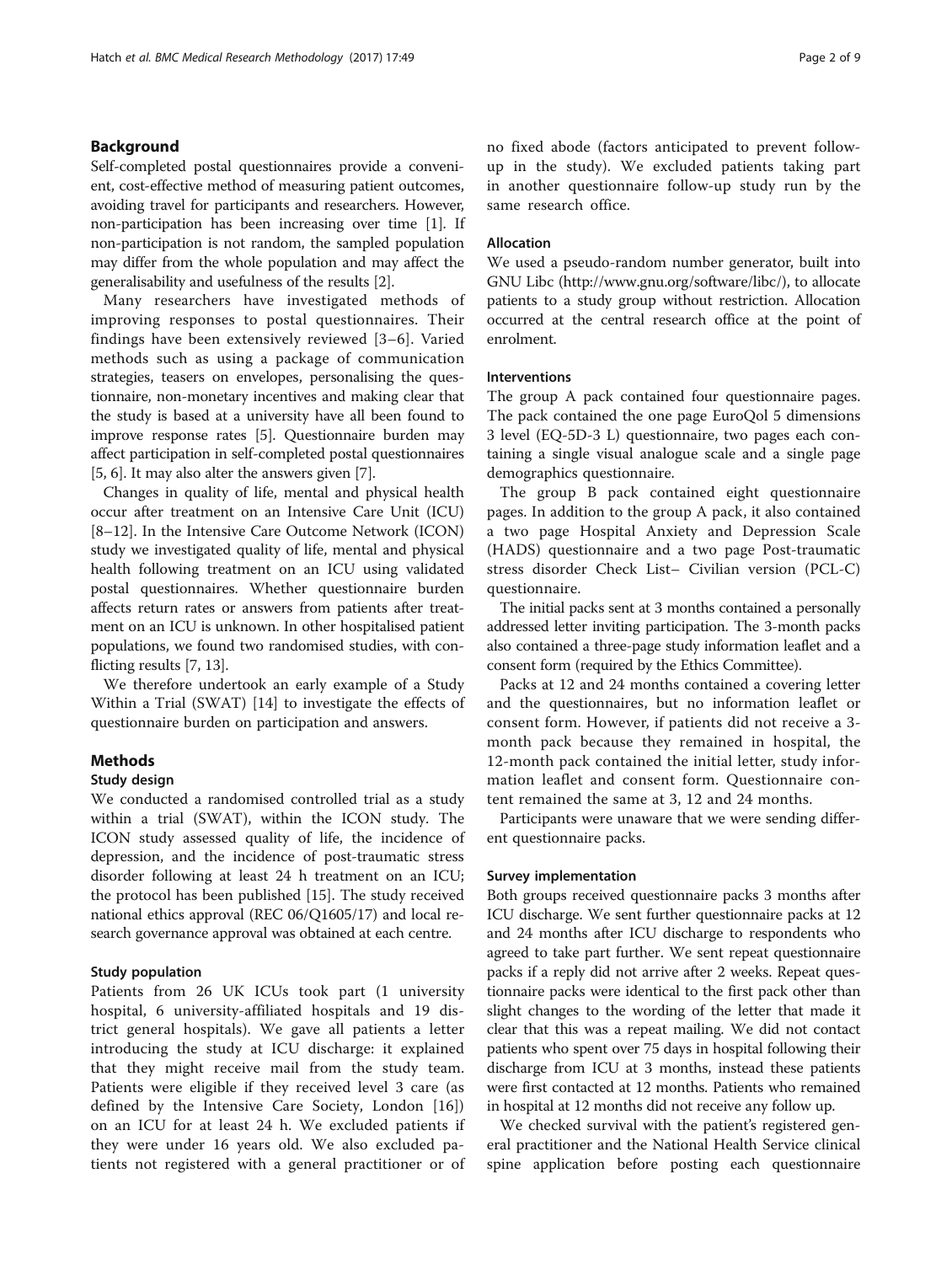pack. If the general practitioner informed us that a participant would be unable to complete a questionnaire, we did not send a pack.

We printed all documents using a high quality laser printer. We printed the invitation letter on Oxford University headed paper. The trial coordinator signed each letter. We printed each questionnaire on different coloured paper and bound them with a removable clip. All pages were single-sided and numbered. We used uniform design, large font size and generous spacing. All packs contained a Freepost addressed envelope for questionnaire return. All packs included an ICON branded pen with an ICONlabelled tea bag as incentives; the tea bag label invited the participant to enjoy a cup of tea whilst completing the questionnaire. Participants could also complete the questionnaires by telephone with a trained researcher.

### Outcome measures

The primary outcome measure was the questionnaire return rate 3 months after ICU discharge, by group. For the first mailed pack we defined questionnaire return as a completed consent form agreeing to take part in the study and at least one questionnaire question or visual analogue scale completed and returned. For subsequent packs we defined questionnaire return as at least one questionnaire question or visual analogue scale completed and returned.

Secondary outcome measures were return rates at 12 and 24 months and the effect of questionnaire burden on the EQ-5D-3 L weighted index score and individual domain scores at 3 months after ICU discharge. We defined a valid response as completion of all questions within an instrument. We undertook a post-hoc analysis of missingness on the invalid returns.

## Sample size

The ICON study ran for 19 months before the randomised controlled trial started. During this time we sent 6028 patients the group B pack and a Short Form 36 version 2 (SF36v2—health related quality of life questionnaire) at 3 months. The 3 month questionnaire return rate was 36%. We assumed a similar return rate for group B packs sent in the trial. We estimated 18,000 patients would take part in the next 28 months (allowing for site changes). Assuming a similar mortality 75 days following discharge from ICU (32%), power of 90% and a significance level of 0.05, this sample size was sufficient to detect a 2.9% change in the return rate.

#### Statistical analysis

We used an electronic form reader (Teleform v10, Cambridge, UK) to transcribe questionnaire responses into a database (MySQL v5.0-Oracle Corporation, Redwood Shores, CA). Study office personnel manually entered data

that the electronic form reader could not interpret. We linked participant records with the Intensive Care National Audit & Research Centre (ICNARC) Case Mix Programme database to obtain admitting diagnoses and severity of illness scores [[17](#page-8-0)].

Statistical analysis was undertaken using R Core v3.2.3 [[18\]](#page-8-0). We used Fisher's exact test to compare between group rates of questionnaire return. We analysed questionnaire return rates for all patients to whom we sent a questionnaire. We used the Mann–Whitney "U" test to compare EQ-5D-3 L weighted index scores and visual analogue scales between groups at the first time point. We used the Chi-squared test to compare the proportion of patients who responded as EQ-5D-3 L level 1 ("No problems") with a single collapsed category for those who responded as level 2 ("moderate") or level 3 ("severe") [[19](#page-8-0)]. We did not correct for multiple testing. We did not include information from EQ-5D-3 L respondents with any missing or invalid domain responses in our analysis of responses to the EQ-5D-3 L questionnaire.

## **Results**

Patients joined the study May 2008-September 2010 inclusive as planned. The study database closed 28 months after recruitment of the final patient. Of the 18,490 patients who were screened, 18,134 underwent randomization (Fig. [1](#page-3-0)). Table [1](#page-4-0) shows the characteristics of randomised patients by group. Table [2](#page-5-0) is a response analysis showing the characteristics of those patients that responded to the study at 3 months (an equivalent non-response analysis is included in Additional file [1](#page-7-0): Table S1). Table [3](#page-6-0) shows response rates at 3, 12 and 24 months by group. Response rates were equivalent at all time points.

We randomised 18,134 of the 18,490 patients assessed for inclusion (see Fig. [1\)](#page-3-0). 5410 patients died within 3 months of ICU discharge. We delayed follow-up until 12 months in 554 patients who spent over 75 days in hospital. 12,170 patients were eligible to receive a questionnaire pack at 3 months. Table [1](#page-4-0) shows demographic data for all participants. Table [2](#page-5-0) is a response analysis showing the characteristics of those patients that responded to the study at 3 months (an equivalent non-response analysis is included in Additional file [1](#page-7-0): Table S1). Between the two groups responders were very similar, although, without correction for multiple testing, differences existed in selfreported university education and need for assistance. Table [3](#page-6-0) shows response rates at 3, 12 and 24 months by group. Response rates were equivalent at all time points.

Table [4](#page-7-0) shows valid responses to the EQ-5D-3 L questionnaire at 3 months by group. Patients in group B reported worse function in the "anxiety and depression"  $(p = 0.017)$  and "mobility"  $(p = 0.003)$  domains of the EQ-5D-3 L questionnaire at 3 months. Questionnaire burden did not affect answers to the "activities", "pain/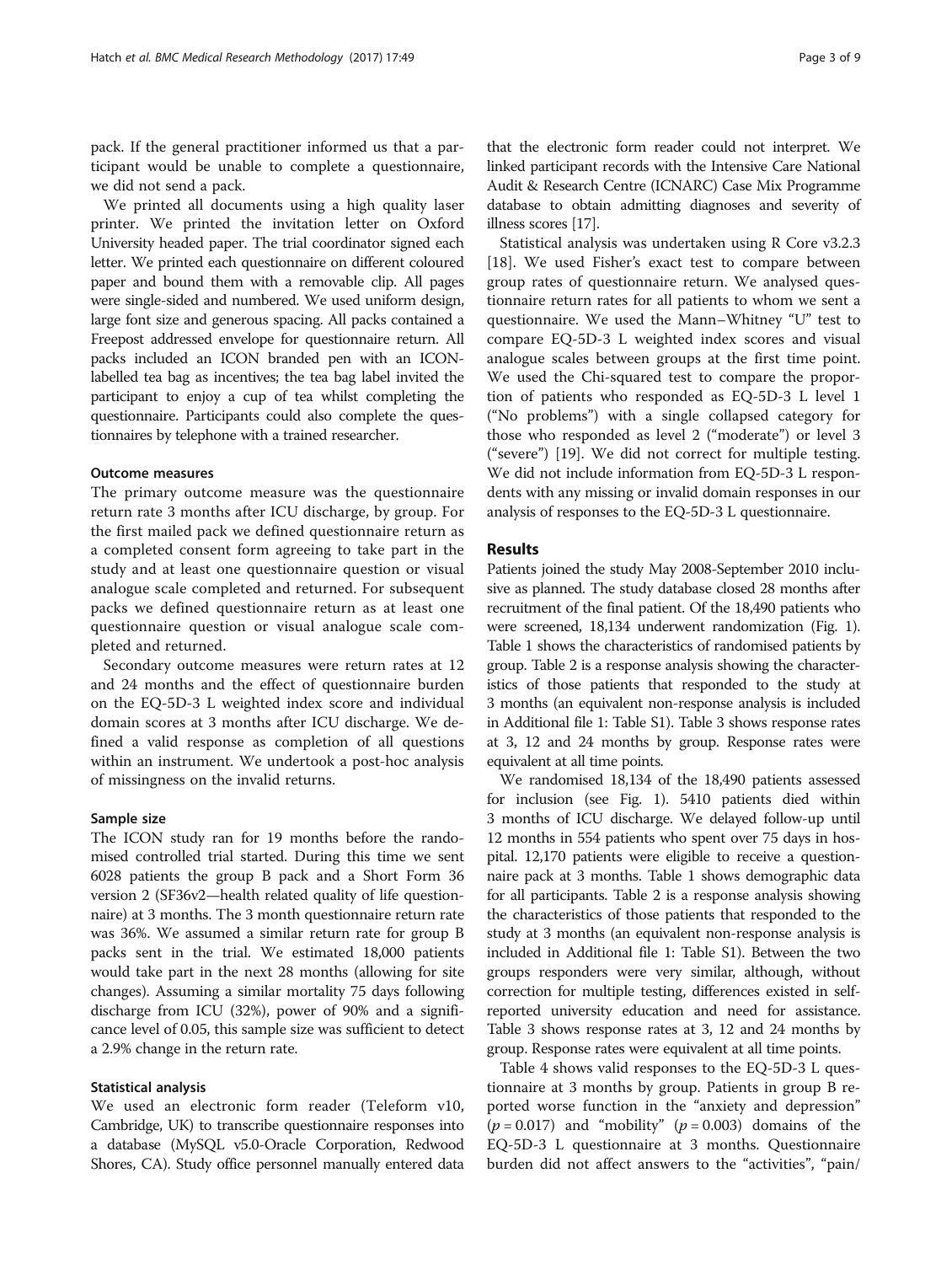discomfort" and "self-care" domains at 3 months. Nor did it affect median EQ-5D-3 L weighted index scores or EQ visual analogue scale score at 3 months. Participants did not always complete every dimension. An analysis of missingness is shown in Additional file [2:](#page-7-0) Table S2.

## **Discussion**

Halving the questionnaire burden had no effect on response rates. Most participants who returned a

questionnaire at 3 months completed questionnaires at later follow-up points. The group sent the long questionnaire pack reported worse function in the "mobility" and "anxiety and depression" EQ-5D-3 L domains.

We believe our study is by far the largest randomised controlled trial of questionnaire burden. Our short questionnaire pack was the EQ-5D-3 L (four pages). The EQ-5D-3 L was the shortest validated quality of life questionnaire for patients recovering from critical

<span id="page-3-0"></span>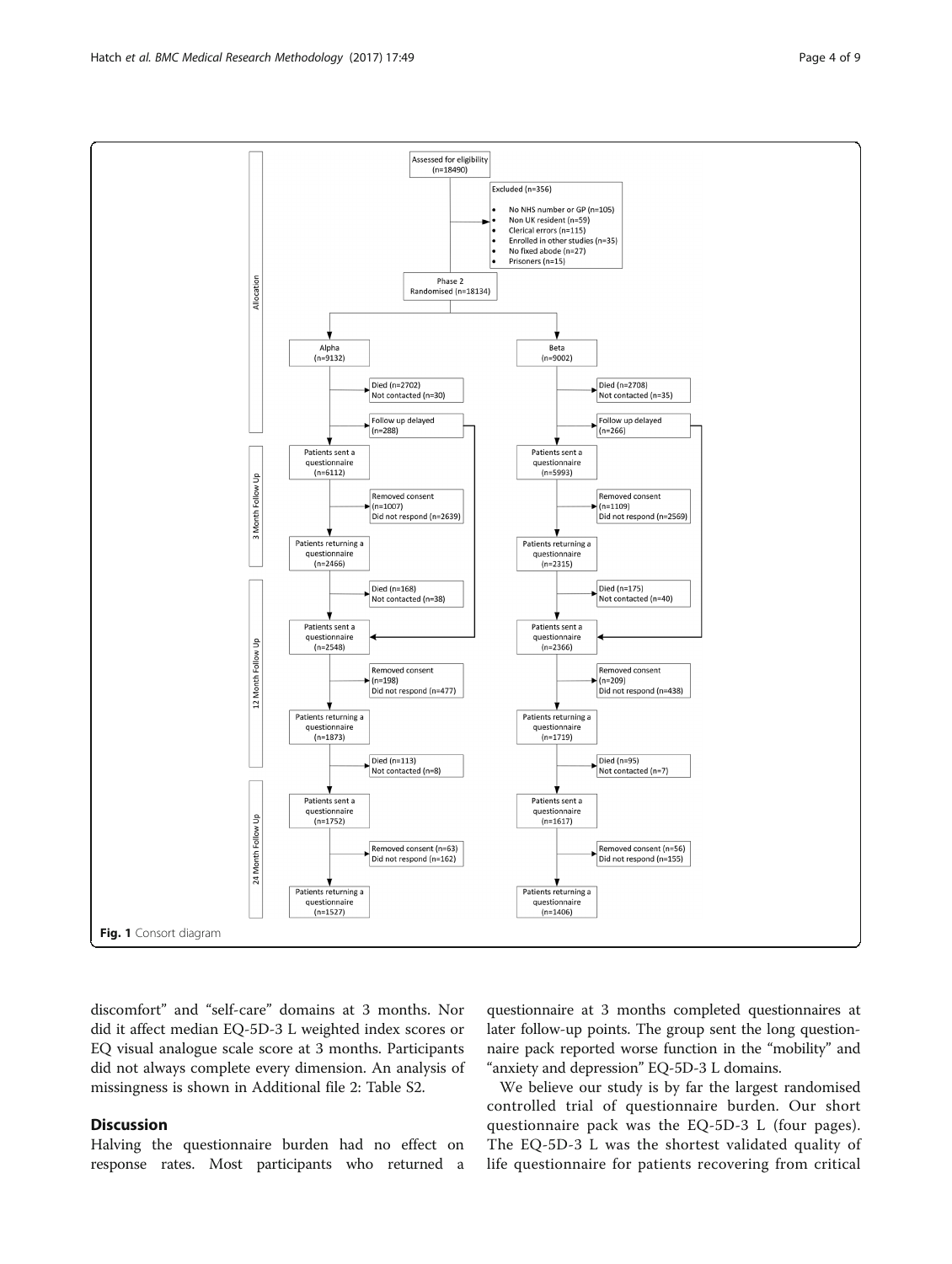## <span id="page-4-0"></span>Table 1 Demographics

|                                              | Group A $(n = 9132)$ | Group B $(n = 9002)$ | All $(n = 18, 134)$<br>66 [52-76] |  |
|----------------------------------------------|----------------------|----------------------|-----------------------------------|--|
| Age<br>median, [IQR]                         | 66 [52-76]           | 67 [53-76]           |                                   |  |
| Male sex (%)                                 | 56%                  | 56%                  | 56%                               |  |
| <b>APACHE II score</b><br>median, [IQR]      | $16$ [12-21]         | 16 [12-21]           | 16 [12-21]                        |  |
| ICU length of stay days median [IQR]         | $3[2-7]$             | $3[2-6]$             | $3[2-7]$                          |  |
| Hospital length of stay days median<br>[IQR] | $14 [7 - 27]$        | $14 [7 - 28]$        | 14 [7-28]                         |  |
| Reason for ICU admission n (%)               |                      |                      |                                   |  |
| Respiratory tract infection                  | 966 (11)             | 972 (11)             | 1938 (11)                         |  |
| Major vascular procedure                     | 453 (5)              | 428 (5)              | 881 (5)                           |  |
| Large bowel tumour                           | 383 (4)              | 454 (5)              | 837 (5)                           |  |
| Acute renal failure                          | 439 (5)              | 420(5)               | 859 (5)                           |  |
| Chronic obstructive pulmonary disease        | 283(3)               | 292(3)               | 575(3)                            |  |
| Bowel perforation                            | 278(3)               | 226(3)               | 504(3)                            |  |
| Septicaemia/septic shock                     | 304(3)               | 300(3)               | 604(3)                            |  |
| Oesophageal neoplasm                         | 130(1)               | 136(2)               | 266(1)                            |  |
| Status epilepticus                           | 198(2)               | 174(2)               | 372(2)                            |  |
| Self-poisoning                               | 290(3)               | 291(3)               | 581 (3)                           |  |
| Not recorded                                 | 301(3)               | 309(3)               | 610(3)                            |  |
| Other                                        | 5107 (56)            | 5000 (56)            | 10,107 (56)                       |  |

n (%), median [interquartile range]

illnesses. Our long questionnaire pack also contained HADS and PCL-C questionnaires (an extra four pages).

We believe we followed best practice for postal questionnaires [\[3](#page-8-0), [5](#page-8-0), [6, 20](#page-8-0)]. Packs included an ICON branded pen and teabag as non-monetary incentives. We used a non-financial incentive appropriate to the situation as these have evidence of benefit and because a financial incentive would have been too costly given the scale of our study [[5](#page-8-0), [21\]](#page-8-0). We used personalised letters headed on University of Oxford paper that detailed the patients name, address and their admission hospital [[3, 5](#page-8-0)]. We printed each questionnaire on different coloured paper bound with a removable clip [\[5\]](#page-8-0). We used a package of postal communications, including sending out 2 copies of the questionnaires [[3\]](#page-8-0). We used good data management practices to optimise our data capture. This included using only single-sided pages to ensure participants did not miss questions printed on the back of pages and numbering the pages [[5\]](#page-8-0). We used a large font size and generous spacing to facilitate responses from older patients [[22](#page-8-0)].

Our study has limitations. We only contacted patients by post, limiting our findings to postal-only questionnaires. We stopped sending questionnaires to patients who did not respond at the previous mailing point, however recovery from critical illness may have increased responses over time. Additional telephone contact may have changed our results, although this took place very rarely. Our short questionnaire pack contained nine pages. Five of these pages were the letter, consent form and information leaflet. These pages were necessary as patients did not agree to take part before leaving hospital. Informed consent before discharge would have been a more complex approach. However, a (shorter) pack without these pages may have improved return rates [\[5\]](#page-8-0).

Two studies have examined the effect of questionnaire burden in patients discharged from hospital [[7, 13](#page-8-0)]. In the International Stroke trial more participants responded to a six question EuroQol instrument than the longer SF-36 questionnaire [[7\]](#page-8-0). Yet, this difference was not seen with Picker Patient Experience questionnaires of different lengths [[13\]](#page-8-0).

Three systematic reviews have assessed the effect of reducing questionnaire burden on return rates [[3, 5](#page-8-0), [6](#page-8-0)]. They all included participants who had not recently been in hospital. Two report an increase in return rates with decreased questionnaire burden [\[5, 6\]](#page-8-0). The most recent, restricted to clinical randomised controlled trials found only a marginal effect [\[3](#page-8-0)]. In patients recovering from severe illness, return rates to postal questionnaires are variable [\[7](#page-8-0)–[12](#page-8-0)].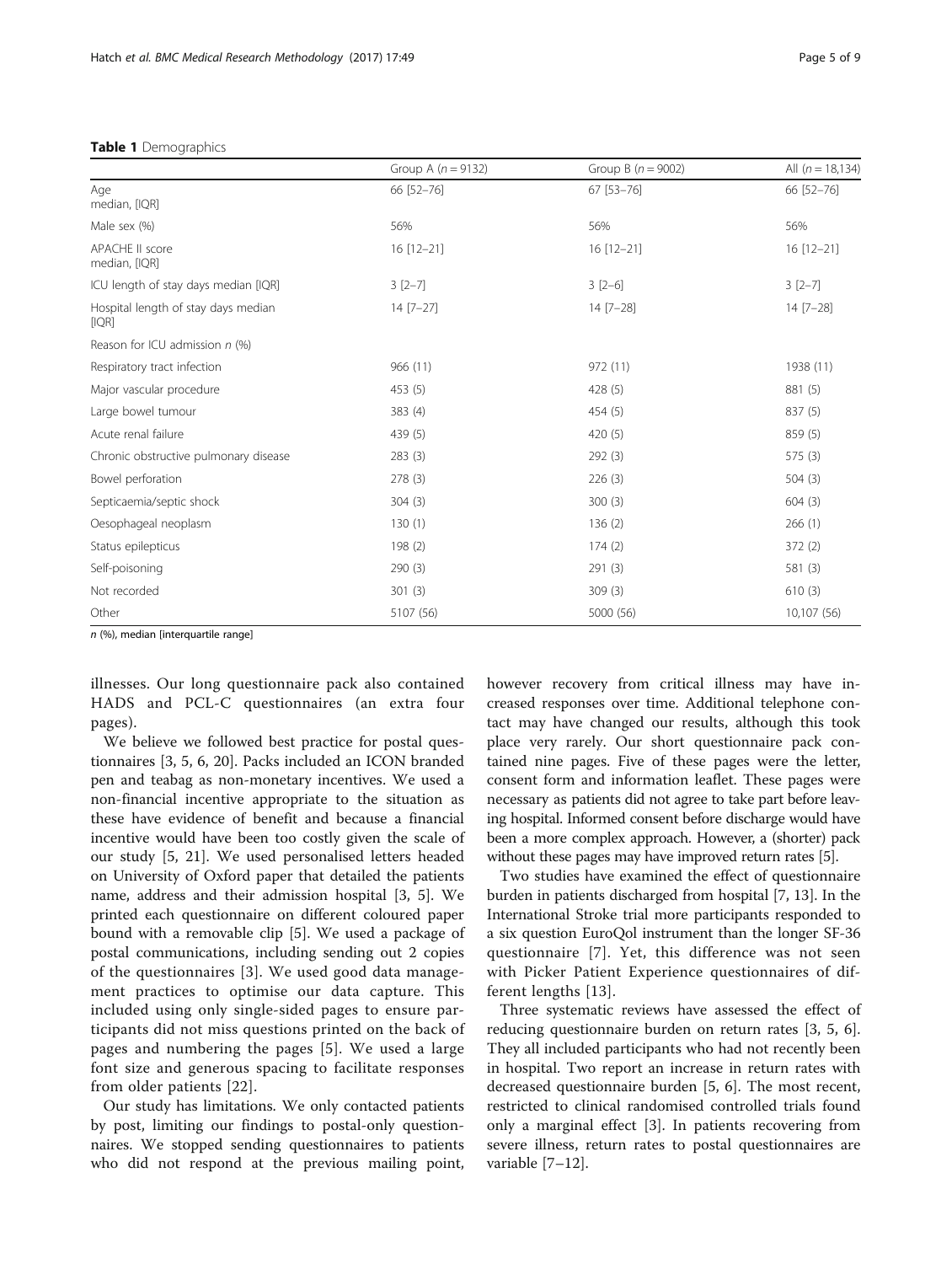## <span id="page-5-0"></span>Table 2 Responders at 3 months

|                                           |                         | Group A ( $n = 2466$ ) | Group B $(n = 2315)$ | $\overline{p}$    | All $(n = 4781)$ |
|-------------------------------------------|-------------------------|------------------------|----------------------|-------------------|------------------|
| Age median, [IQR]                         |                         | 65 [53-74]             | 65 [53-74]           | 0.99 <sup>c</sup> | 65 [53-74]       |
| Male sex (%)                              |                         | 57%                    | 57%                  | 0.87 <sup>b</sup> | 57%              |
| APACHE II score median, [IQR]             |                         | $15 [11 - 19]$         | $14$ [11-19]         | 0.08 <sup>a</sup> | $15[11-19]$      |
| ICU length of stay days median [IQR]      |                         | $3[2-6]$               | $3[2-6]$             | 0.33 <sup>a</sup> | $3[2-6]$         |
| Hospital length of stay days median [IQR] |                         | 15 [9-26]              | $15 [8 - 25]$        | 0.23 <sup>a</sup> | $15 [8 - 25]$    |
| Reason for ICU admission $n$ (%)          |                         |                        |                      |                   |                  |
| Respiratory tract infection               |                         | 237 (10)               | 192 (8)              | $0.16^{b}$        | 429 (9)          |
| Major vascular procedure                  |                         | 185(8)                 | 171(7)               | 0.93 <sup>b</sup> | 356 (7)          |
| Large bowel tumour                        |                         | 148(6)                 | 173(7)               | 0.07 <sup>b</sup> | 321 (7)          |
| Acute renal failure                       |                         | 109(4)                 | 90(4)                | 0.42 <sup>b</sup> | 199 (4)          |
| Chronic obstructive pulmonary disease     |                         | 79 (3)                 | 76(3)                | 0.95 <sup>b</sup> | 155(3)           |
| Bowel perforation                         |                         | 66 (3)                 | 47(2)                | $0.18^{b}$        | 113(2)           |
| Septicaemia/septic shock                  |                         | 60(2)                  | 61(3)                | 0.73 <sup>b</sup> | 121(3)           |
| Oesophageal neoplasm                      |                         | 56 (2)                 | 70(3)                | $0.14^{b}$        | 126(3)           |
| Status epilepticus                        |                         | 52(2)                  | 44 (2)               | 0.69 <sup>b</sup> | 96(2)            |
| Self-poisoning                            |                         | 44(2)                  | 53(2)                | 0.27 <sup>b</sup> | 97(2)            |
| Not recorded                              |                         | 77(3)                  | 64(3)                | 0.53 <sup>b</sup> | 141(3)           |
| Other                                     |                         | 1353 (55)              | 1274 (55)            |                   | 2627 (55)        |
| Self-reported demographics n (%)          |                         |                        |                      |                   |                  |
| Current address                           | Usual address           | 2305 (93)              | 2165 (94)            |                   | 4470 (93)        |
|                                           | Family                  | 36(1)                  | 38(2)                |                   | 74 (2)           |
|                                           | Rehabilitation          | 19(1)                  | 11(0)                |                   | 30(1)            |
|                                           | Other                   | 36(1)                  | 38(2)                |                   | 74 (2)           |
|                                           | Not usual (unspecified) | 13(1)                  | 10(0)                |                   | 23(0)            |
|                                           | Missing                 | 57(2)                  | 53 (2)               | 0.79 <sup>b</sup> | 110(2)           |
| Higher education                          | Yes                     | 985 (40)               | 983 (42)             |                   | 1968 (41)        |
|                                           | No                      | 1235 (50)              | 1138 (49)            |                   | 2373 (50)        |
|                                           | Missing                 | 246 (10)               | 194 (8)              | 0.07 <sup>b</sup> | 440 (9)          |
| University degree                         | Yes                     | 580 (24)               | 600 (26)             |                   | 1180 (25)        |
|                                           | No                      | 1700 (69)              | 1579 (68)            |                   | 3279 (69)        |
|                                           | Missing                 | 186 (8)                | 136(6)               | 0.02 <sup>b</sup> | 322(7)           |
| Current employment status                 | Full time               | 245 (10)               | 213 (9)              |                   | 458 (10)         |
|                                           | Part time               | 108(4)                 | 129 (6)              |                   | 237 (5)          |
|                                           | Seeking                 | 27(1)                  | 35(2)                |                   | 62(1)            |
|                                           | Retired                 | 1353 (55)              | 1250 (54)            |                   | 2603 (54)        |
|                                           | Sick                    | 380 (15)               | 376 (16)             |                   | 756 (16)         |
|                                           | Housework               | 120(5)                 | 110(5)               |                   | 230 (5)          |
|                                           | Student                 | 24(1)                  | 17(1)                |                   | 41(1)            |
|                                           | Other                   | 112(5)                 | 97(4)                |                   | 209 (4)          |
|                                           | Missing                 | 97 (4)                 | 88 (4)               | 0.47 <sup>b</sup> | 185 (4)          |
| Prior employment status                   | Full time               | 437 (18)               | 388 (17)             |                   | 825 (17)         |
|                                           | Part time               | 189 (8)                | 190 (8)              |                   | 379 (8)          |
|                                           | Seeking                 | 38(2)                  | 24(1)                |                   | 62(1)            |
|                                           | Retired                 | 1233 (50)              | 1170 (51)            |                   | 2403 (50)        |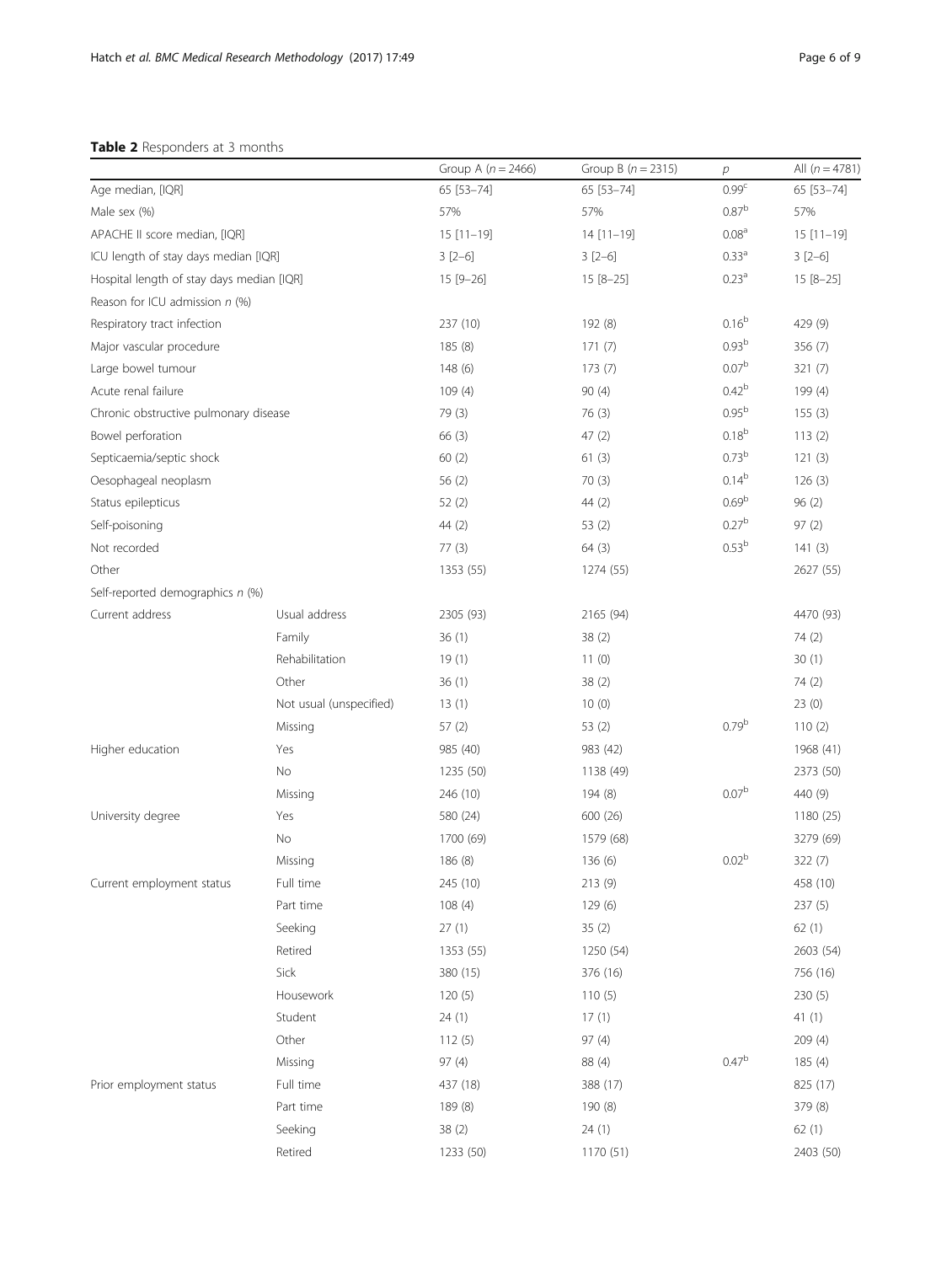## <span id="page-6-0"></span>Table 2 Responders at 3 months (Continued)

|                       | Sick        | 168(7)    | 169(7)    |                   | 337(7)    |
|-----------------------|-------------|-----------|-----------|-------------------|-----------|
|                       | Housework   | 132(5)    | 105(5)    |                   | 237 (5)   |
|                       | Student     | 27(1)     | 16(1)     |                   | 43(1)     |
|                       | Other       | 75(3)     | 87 (4)    |                   | 162(3)    |
|                       | Missing     | 167(7)    | 166(7)    | 0.28 <sup>b</sup> | 333 (7)   |
| Carer now             | Yes         | 150 (6)   | 152(7)    |                   | 302 (6)   |
|                       | No          | 2207 (89) | 2052 (89) |                   | 4259 (89) |
|                       | Missing     | 109(4)    | 111(5)    | 0.64 <sup>b</sup> | 220(5)    |
| Carer prior           | Yes         | 159(6)    | 170(7)    |                   | 329 (7)   |
|                       | No          | 1844 (75) | 1680 (73) |                   | 3524 (74) |
|                       | Missing     | 463 (19)  | 465 (20)  | 0.2 <sup>b</sup>  | 928 (19)  |
| Assistance            | Answered    | 246 (10)  | 288 (12)  |                   | 534 (11)  |
|                       | Unable      | 68(3)     | 42(2)     |                   | 110(2)    |
|                       | Unspecified | 21(1)     | 26(1)     |                   | 47(1)     |
|                       | No          | 2050 (83) | 1893 (82) |                   | 3943 (82) |
|                       | Missing     | 81 (3)    | 66(3)     | 0.01 <sup>b</sup> | 147(3)    |
| Mental problems now   | Yes         | 334 (14)  | 298 (13)  |                   | 632 (13)  |
|                       | No          | 2034 (82) | 1912 (83) |                   | 3946 (83) |
|                       | Missing     | 98 (4)    | 105(5)    | 0.52 <sup>b</sup> | 203 (4)   |
| Mental problems prior | Yes         | 354 (14)  | 331 (14)  |                   | 685 (14)  |
|                       | No          | 1730 (70) | 1636 (71) |                   | 3366 (70) |
|                       | Missing     | 382 (15)  | 348 (15)  | 0.9 <sup>b</sup>  | 730 (15)  |

n (%), median [interquartile range]

 $p$  values not corrected for multiple testing

 $\overline{P}$ Mann-Whitney U test (non-parametric)

Chi-squared test

<sup>c</sup>Welch's t-test

In the International Stroke Trial [\[7\]](#page-8-0), where return rates were higher than in our study, patients agreed to take part in the trial before they received questionnaires. In the ICON study, we combined agreeing to take part and returning the first questionnaire. This combination may explain our lower initial return rates. Where patients agreed to take part in our study, later return rates were similarly high. In our study the longer questionnaire group

Table 3 Three, 12 and 24 month response rates

|                         | 3 months     |                 | 12 months        |                 | 24 months     |         |
|-------------------------|--------------|-----------------|------------------|-----------------|---------------|---------|
|                         |              | Group A Group B |                  | Group A Group B | Group A       | Group B |
| Posted (n)              | 6112         | 5993            | 2548             | 2366            | 1752          | 1617    |
| Response (n)            | 2466         | 2315            | 1873             | 1719            | 1527          | 1406    |
| Response Rate (%)       | 40.3         | 38.6            | 73.5             | 72.7            | 87.2          | 87.0    |
| Absolute difference (%) | 1.7          |                 | 0.9              |                 | 0.2           |         |
| 95% CI                  | 0.0 to 3.5   |                 | $-1.7$ to 3.4    |                 | $-2.1$ to 2.5 |         |
| Relative Risk           | 1.03         |                 | 1.03             |                 | 1.02          |         |
| 95% CI                  | 1.00 to 1.06 |                 | $0.94$ to $1.13$ |                 | 0.85 to 1.21  |         |
| р                       | 0.053        |                 | 0.52             |                 | 0.878         |         |

reported worse function in the "mobility" and "usual activities" EQ-5D-3 L domains.

Two trials in recently hospitalised patients also studied the relationship between questionnaire burden and the answers given. Different Picker Patient Experience questionnaire lengths did not affect the answers given [\[13](#page-8-0)]. Conversely, more stroke survivors scored themselves as dependent using the (shorter) six question EuroQol instrument than the SF-36 instrument [\[7\]](#page-8-0). The difference seen may reflect the different questionnaires used, rather than the questionnaire burden. In our study, questionnaire burden affected the answers given to the EQ-5D-3 L questionnaire. When presented with additional questionnaires four percent of respondents placed themselves in a worse category.

In patients discharged from an ICU, our study is large enough to be definitive. Reducing questionnaire length from eight to four pages has little effect on return rates. However, including extra questionnaires resulted in different EQ-5D-3 L answers. This interaction suggests investigators should avoid mailings with multiple questionnaires. The effect adds to the case for minimising the burden to participants.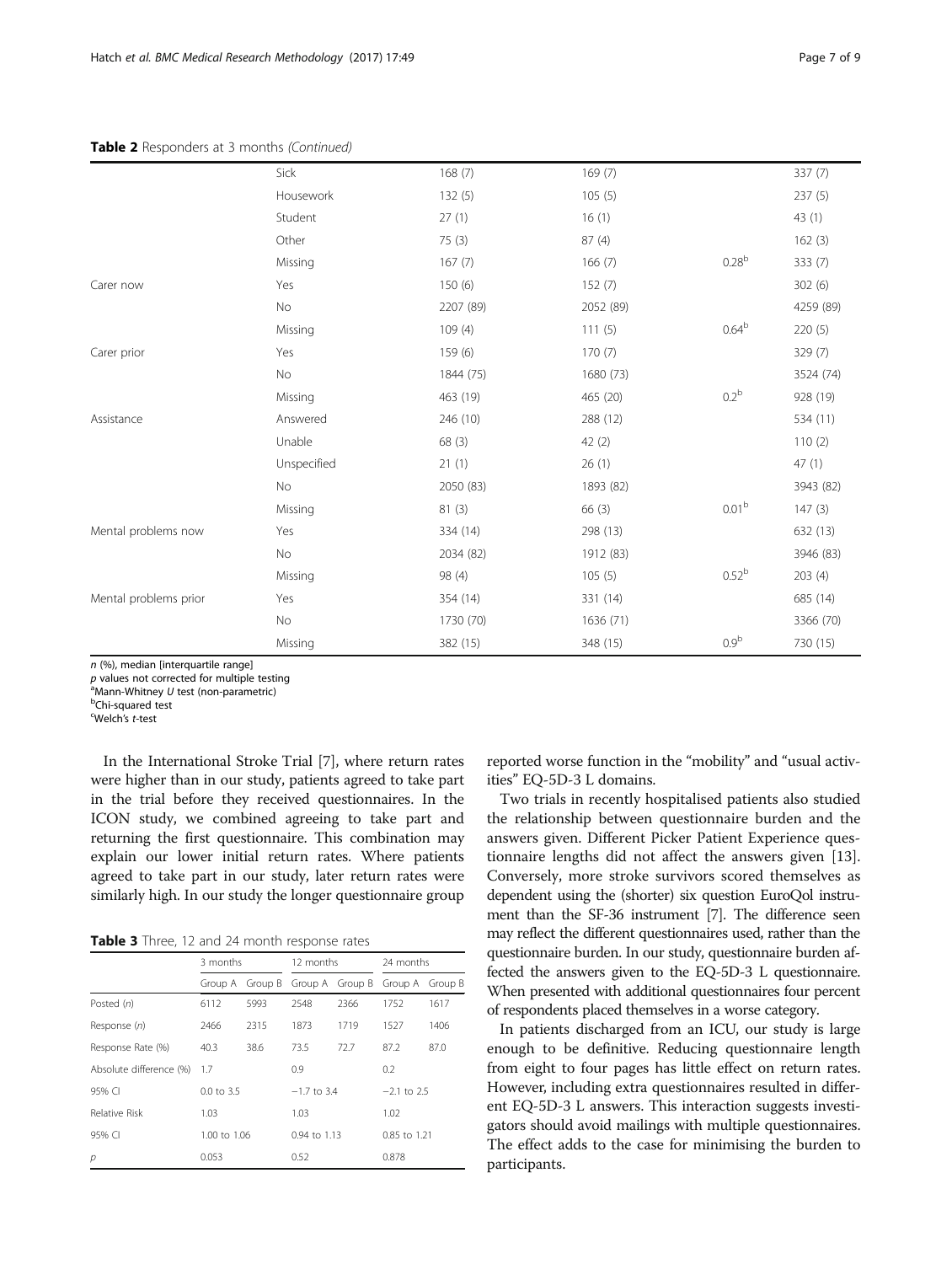## <span id="page-7-0"></span>Table 4 Three month questionnaire responses

|                                         | Group A        |                 |                | Group B         |                     |
|-----------------------------------------|----------------|-----------------|----------------|-----------------|---------------------|
| EuroQol 5 Dimension 3 Level (EQ-5D-3 L) |                |                 |                |                 |                     |
| Valid Responses                         | $n = 2399(97)$ |                 | $n = 2263(98)$ |                 |                     |
| Mobility                                |                |                 |                |                 |                     |
| level 1                                 | 978            | (41)            | 826            | (37)            | $p = 0.003^{\circ}$ |
| level 2                                 | 1382           | (58)            | 1407           | (62)            |                     |
| level 3                                 | 39             | (2)             | 30             | (1)             |                     |
| Self Care                               |                |                 |                |                 |                     |
| level 1                                 | 1656           | (69)            | 1572           | (69)            | $p = 0.771^{\circ}$ |
| level 2                                 | 687            | (29)            | 648            | (29)            |                     |
| level 3                                 | 56             | (2)             | 43             | (2)             |                     |
| Usual Activities                        |                |                 |                |                 |                     |
| level 1                                 | 716            | (30)            | 626            | (28)            | $p = 0.107^{\circ}$ |
| level 2                                 | 1323           | (55)            | 1254           | (55)            |                     |
| level 3                                 | 360            | (15)            | 383            | (17)            |                     |
| Pain/Discomfort                         |                |                 |                |                 |                     |
| level 1                                 | 785            | (33)            | 742            | (33)            | $p = 0.986^{\circ}$ |
| level 2                                 | 1386           | (58)            | 1318           | (58)            |                     |
| level 3                                 | 228            | (10)            | 203            | (9)             |                     |
| Anxiety/Depression                      |                |                 |                |                 |                     |
| level 1                                 | 1409           | (59)            | 1250           | (55)            | $p = 0.017^{\circ}$ |
| level 2                                 | 836            | (35)            | 864            | (38)            |                     |
| level 3                                 | 154            | (6)             | 149            | (7)             |                     |
| EQ-5D-3 L weighted index score          | 0.69           | $[0.52 - 0.81]$ | 0.69           | $[0.52 - 0.81]$ | $p = 0.255$         |
| EuroQol Visual Analogue Scale (EQ VAS)  |                |                 |                |                 |                     |
| Valid Responses                         | $n = 2402(97)$ |                 | $n = 2244(97)$ |                 |                     |
| EQ VAS Score                            | 70             | $[50 - 80]$     | 66             | $[50 - 80]$     | $p = 0.174$         |

 $n$  (%), median [interquartile range]

aChi-square test comparing level 1 "No problems" with a single collapsed category combining level 2-"moderate" and level 3-"severe"

We undertook this study before the Study Within a Trial (SWAT) programme commenced [[14, 23\]](#page-8-0). Our study demonstrates that large scale SWATs examining clinical outcomes can be undertaken. Our findings highlight the potential impact of trial methodologies on outcomes.

With the same response rate in the two groups, we did not expect different answers to EQ-5D-3 L domains. The reasons underlying the different answers remain unclear. The extra questions may have resulted in a different response group. Alternatively, the extra questions may have caused the same group to respond differently. We need to understand better the links between questionnaire burden and the pattern of answers.

## Conclusions

In patients treated on an intensive care unit questionnaire burden affected the findings from the same questionnaire.

This is a compelling reason to minimise the questionnaire burden. Halving the number of questionnaire pages had no effect on the return rate.

## Additional files

| <b>Additional file 1: Table S1.</b> Non-response Analysis. (DOCX 14 kb) |  |
|-------------------------------------------------------------------------|--|
| <b>Additional file 2: Table S2.</b> Missingness Analysis. (DOCX 12 kb)  |  |

#### Abbreviations

EQ-5D-3 L: EuroQol group 5 Dimensions 3 level; HADS: Hospital Anxiety and Depression Score; ICNARC: Intensive Care National Audit & Research Centre; ICON: Intensive Care Outcome Network; ICU: Intensive Care Unit; PCL-C: Post-Traumatic Stress Disorder Check List-Civilian; REC: Research Ethics Committee; SF36v2: Short Form 36 version 2; SWAT: Study Within a Trial; UK: United Kingdom

#### Acknowledgements

We would like to thank the following Intensive Care Units for taking part in this study: Bedford Hospital NHS Trust; Diana Princess of Wales Hospital, Grimsby; George Eliot Hospital NHS Trust, Nuneaton; Gloucester Hospital; Great Western Hospitals NHS Trust, Swindon; Hartlepool Hospital; Hemel